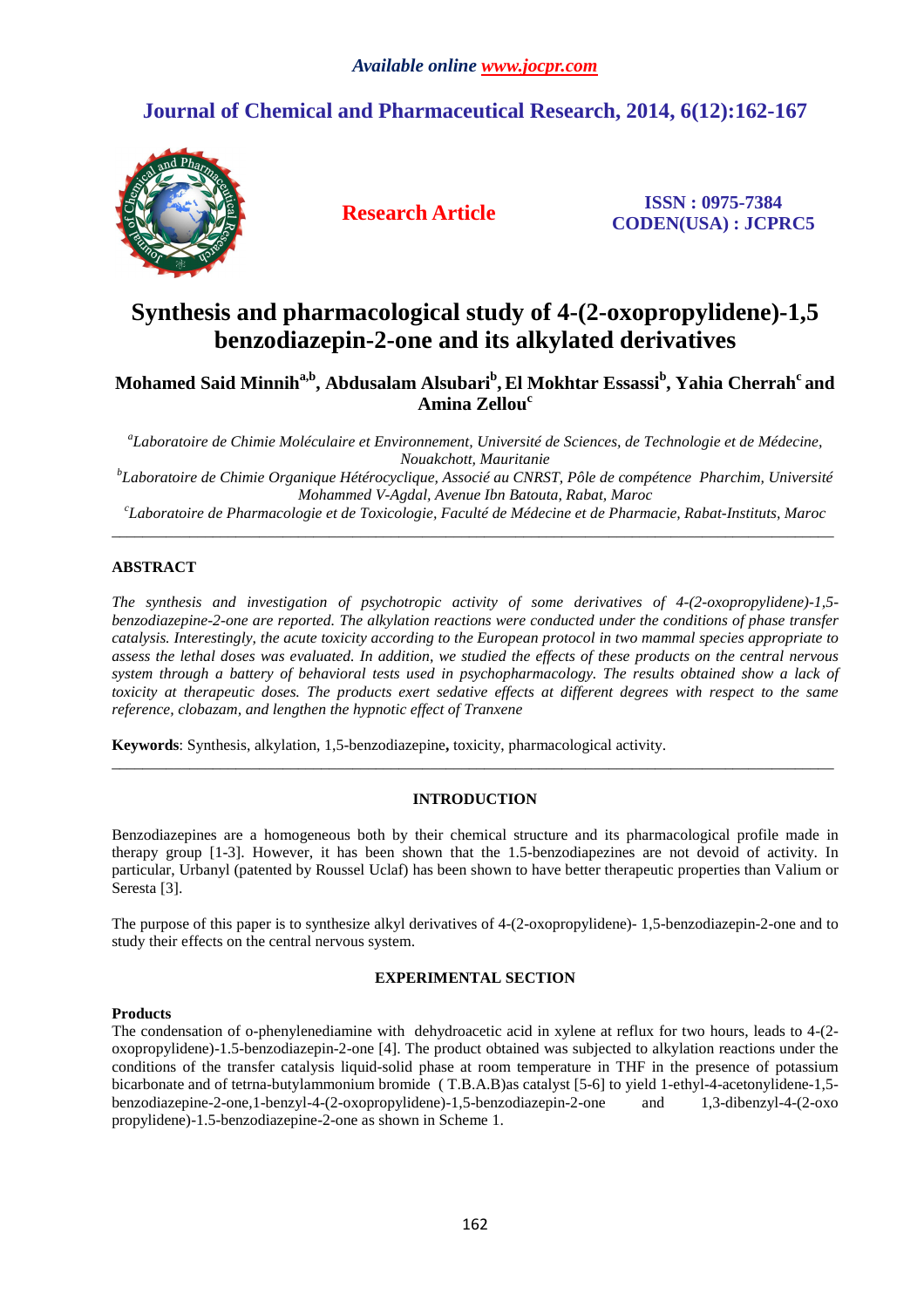

*\_\_\_\_\_\_\_\_\_\_\_\_\_\_\_\_\_\_\_\_\_\_\_\_\_\_\_\_\_\_\_\_\_\_\_\_\_\_\_\_\_\_\_\_\_\_\_\_\_\_\_\_\_\_\_\_\_\_\_\_\_\_\_\_\_\_\_\_\_\_\_\_\_\_\_\_\_\_*

Scheme 1 Scheme 1

Melting points were determined by a Tottoli device (Bushi) and are uncorrected. The  ${}^{1}H$  and  ${}^{13}C$  NMR spectra were recorded on a Burker AC 250 spectrometer. Mass spectra were performed with a VARIANT MAT 311A. IR spectra were acquired by a Perkin Elmer 1760X spectrometer.

## **Synthesis**:

#### *Synthesis of 4-(2-oxopropylidene)-1.5-benzodiazepine-2-one*

Amixture of 0.06 mole of *O-*phenylenediamine and 0.12 mol of dehydroacetic acid in xylene (80 mL) is heated at reflux for two hours with azeotropic distillation of the water formed. After evaporating the solvent under reduced pressure, the crude product obtained was chromatographed on column of silica gel (Eluant: Hexane/ ethyl acetate).

## *Alkylation of 4-(2-oxopropylidene)-1.5-benzodiazepine-2-one*

To a solution of 0.01 mol of 4-acetonylidene 1,5-benzodiazepine-2-one in THF (60 mL) was added 0.02 mole of the alkylating agent,  $0.02$  mol of  $K_2CO_3$  and  $0.1$  mmol of TBAB. The reaction mixture was stirred at room temperature for 48 h. After filtration, THF was removed under reduced pressure and the residue obtained was chromatographed on a silica gel column Eluent: Hexane/ ethyl acetate)..

The structures were identified on the basis of the spectral data:  ${}^{1}H$  and  ${}^{13}C$  NMR, IR, mass spectrometry, and the physicochemical parameters which are grouped in Table 1.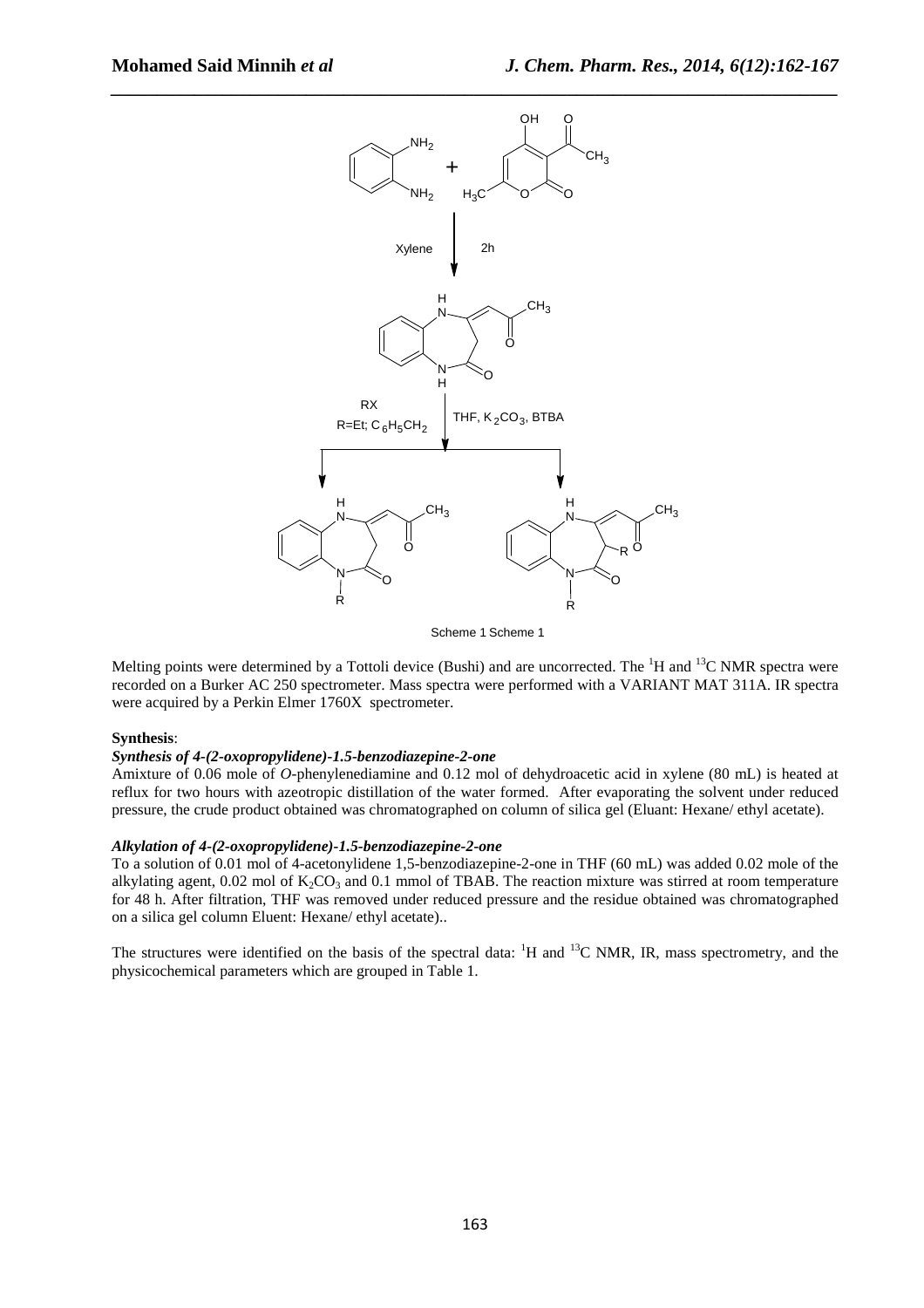| Product                                                           | Yield<br>(% )                      | Melting<br>point             | Spectral data                                                                                                                                                                                                                                                                                                                                                                                                                  |
|-------------------------------------------------------------------|------------------------------------|------------------------------|--------------------------------------------------------------------------------------------------------------------------------------------------------------------------------------------------------------------------------------------------------------------------------------------------------------------------------------------------------------------------------------------------------------------------------|
| 4-(2 oxopropyylidene-1,5-<br>benzodiazepin-2-one                  | 70                                 | $230 - 232$ °C<br>(EtOH)     | <sup>1</sup> H NMR (DMSO-d <sub>6</sub> , $\delta_{\text{norm}}$ ): 2,11(s, 3H, CH <sub>3</sub> ); 3,09(s, 2H, CH <sub>2</sub> ); 27(s,<br>$1H, CH$ ; 7,14 $(m, Ar)$ .<br><sup>13</sup> C NMR (DMSO-d <sub>6</sub> ) $\delta_{ppm}$ : 196,48(CO <sup>o</sup> ; 167,66(CO); 154,78(C <sub>2</sub> )<br>$25,13-122,39(4=CH2)$<br>$MS : m/Z = 216.$<br>IR : $v_{C=0}$ =1610 cm <sup>-1</sup> , $v_{C=0}$ =1570 cm <sup>-1</sup> . |
| 4-(2-oxopropyylidene -1-éthyl-<br>1,5-benzodiazépin-2-one         | 80                                 | $110 - 112$ °C<br>(Toulene). | MS: m/z: 244<br><sup>1</sup> H NMR (CDCl <sub>3</sub> , $\delta_{ppm}$ ): (3,10, 2H, (s), 5,25 (1H,S), 2,10 (3H,S)<br>$X$ -ray:                                                                                                                                                                                                                                                                                                |
| 4-(2-oxopropyylidene -1-benzyl-<br>1,5 benzodiazepin-2-one        | 60<br>$165 - 167$ °C<br>(Toulene). |                              | <sup>1</sup> H NMR (CDCl <sub>3</sub> , $\delta_{\text{ppm}}$ ):: 2,14 (S,3H,CH <sub>3</sub> );<br>3,13(d,1H,CH <sub>2</sub> );<br>5,35(S,1H,CH);<br><sup>13</sup> C NMR (CDCl <sub>3</sub> , $\delta_{\text{pom}}$ ): 29,5 (CH <sub>3</sub> ), 41,4 (CH <sub>2</sub> ); 52,1 (CH <sub>2</sub> ); 96,5<br>(CH); 123,2-136,9 (7CHar); 132,0(Cq)<br>$MS : m/z = 306$                                                             |
| $4-(2$ -oxopropyylidene -1,3-<br>dibenzyl-1,5-benzodiazepin-2-one | 25                                 | $145 - 147$ °C<br>(Toulene). | <sup>1</sup> H NMR (CDCl <sub>3</sub> , $\delta_{ppm}$ ): 2,2(s,3H,CH <sub>3</sub> ); 5,4 (s,H,CH); 3,4 (t,1H,CH);<br>$4,7$ (d, $2H,CH2$ )<br><sup>13</sup> C NMR (CDCl <sub>3</sub> , $\delta_{ppm}$ ):: 29,8 (CH <sub>3</sub> ); 31,8 (CH <sub>2</sub> ); 52,7 (CH <sub>2</sub> ); 47,4<br>(CH); 93,0 (CH)                                                                                                                   |

## **Table 1: Synthesis and spectral data of 4-acetonylidene-1,5-benzodiazepin-2-one prepared**

*\_\_\_\_\_\_\_\_\_\_\_\_\_\_\_\_\_\_\_\_\_\_\_\_\_\_\_\_\_\_\_\_\_\_\_\_\_\_\_\_\_\_\_\_\_\_\_\_\_\_\_\_\_\_\_\_\_\_\_\_\_\_\_\_\_\_\_\_\_\_\_\_\_\_\_\_\_\_*

## **Pharmacological Study**

## *1-Products Tested*

- 
- \* 1-ethyl -4 (2-oxopropylidene) -1,5- benzodiazepin -2 one **2**
- \* 1-benzyl-4-(2-oxopropylidene)-1,5-benzodiazepin -2 one **3**
- $*$  4-(2-oxopropylidene)-1,5- benzodiazepin -2- one  $*$  1-ethyl -4 (2-oxopropylidene) -1,5- benzodiazepin -2 one  $*$  1-benzyl-4-(2-oxopropylidene)-1,5-benzodiazepin -2 one  $*$  1,3-dibenzyl-4-(2-oxopropylidene)-1,5-ben \*1,3-dibenzyl-4-(2-oxopropylidene)-1,5-benzodiazepin -2 one **4**

# *2- Reference Product:*

Urbanyl® (Clobazam); 7-chloro-1-mehyl-5-phenyl-1,5-benzodiazepin-2,4-dione

## *3-Animals:*

The experiment was conducted on Swiss mice and adult Wistar rats, in equal number, from the animal house of the Laboratory of Pharmacology, of the Faculty of Medicine and Pharmacy Rabat, Moroco. The weight of mice was between 20 to 30 g; those of rats from 100 to 200 g. Animals were housed at four per cage, allowed free access to water and food, and maintained under constant temperature ( $25\pm2$  °C) and humidity ( $70\pm10\%$ ). [7,8] The use of animals was done in accordance with the manuals Animal Laboratory [9].

## **Method**

## *a- Study of acute toxicity:*

Five groups of 10 animals are used for determining the lethal dose of 50 LD<sub>50</sub> Litchfield and Wilcoxon method [10]. Increasing doses (in geometrical progression  $D_n = R^{n-1}D_1$  are administered in a volume of 0.5 mL per 20 g body weight of mouse, and 1mL per 100 g body weight of rats [11-12]. Doses of products 1-4 administered to mice were 300, 600, 900, 1200 and 2000 mg /kg and those administered to rats were 300, 600, 900, 1200.2000 mg /kg. The products are administered intraperitoneally (ip) as a suspension in a solution of 10% arabic gum. After drug administration, the animals were observed for 14 days, during which we noted the apparent clinical signs after administration of the product, the changes in body weight and mortality rates.

## *b- Study of psychotropic activity:*

To study the sedative, anticonvulsant and hypnotic effects appealed to the following behavioral tested:

## *1 - Testing the traction*

This test involves suspending mice by the front legs to a wire stretched horizontally. A normal mouse performs a restoration in less than 5 seconds [13].

## *2 - Test the chimney*

The animal was placed in a test tube upside-down. A normal mouse makes the first attempt to lift the specimen within seconds [14].

## *3 - Testing the hole board*

The exploration reaction is one in relation with both curiosity and the desire to escape from the animal. The material used is a plank against plated 40 x 40 cm and 1.8 cm thick. In this plate are drilled 16 holes 3cm in diameter, evenly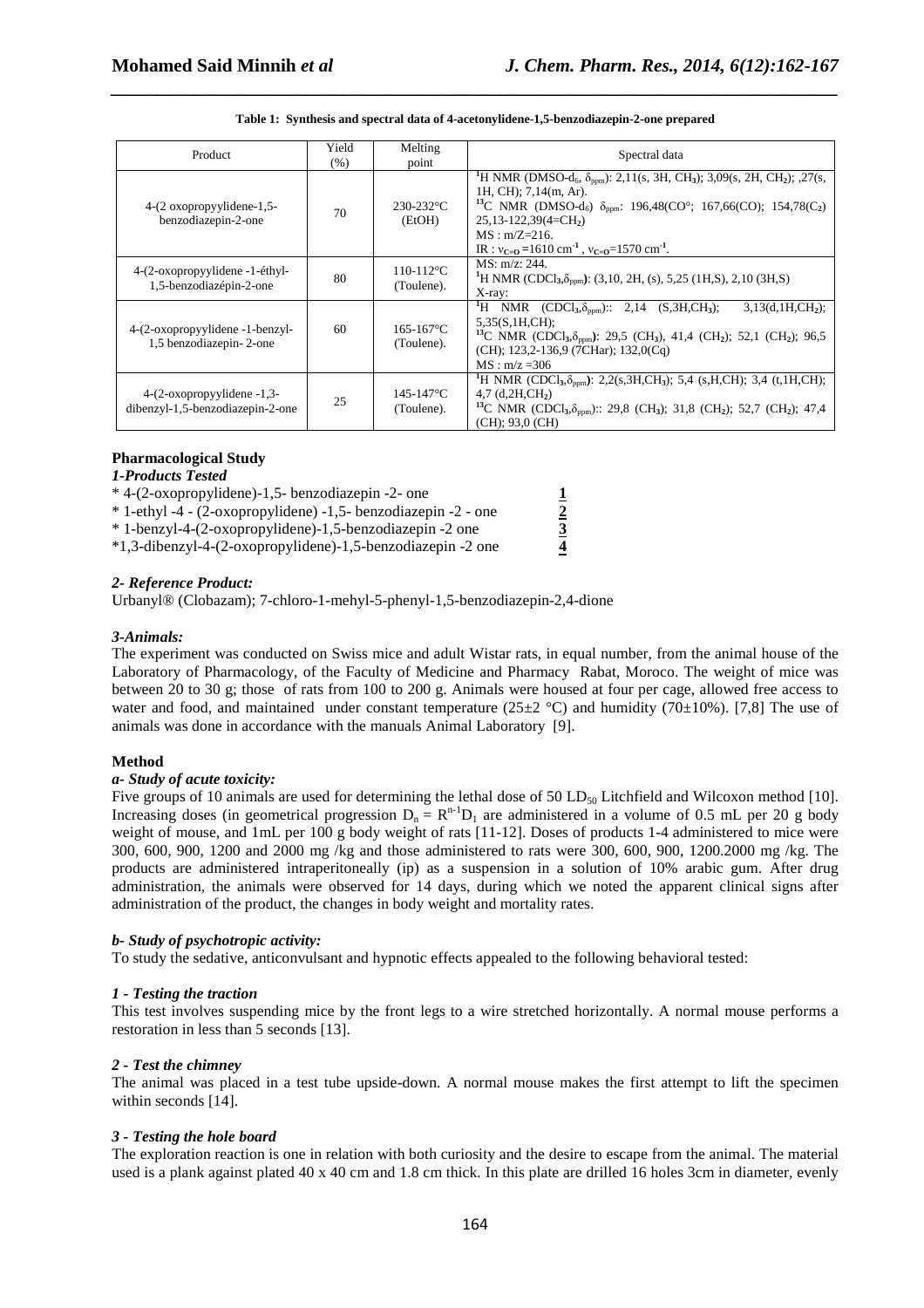spaced. The plate is placed on the four legs of a stool returned, so that for mice, holes appear background sounds. Mice were placed one by one at the center of the board and one counts the number of times the mouse head plunges into a hole. The number of explored holes was observed after 1,2,3, 4 and 5 minutes. Averages are calculated for each minute and all 5 minutes.

*\_\_\_\_\_\_\_\_\_\_\_\_\_\_\_\_\_\_\_\_\_\_\_\_\_\_\_\_\_\_\_\_\_\_\_\_\_\_\_\_\_\_\_\_\_\_\_\_\_\_\_\_\_\_\_\_\_\_\_\_\_\_\_\_\_\_\_\_\_\_\_\_\_\_\_\_\_\_*

For the duration of the trial, observers must maintain absolute silence and strictly remain motionless [15-20].

#### *4 - Finding the hypnotic action*

Animals that received the hypnotic lost their righting reflex. Laid back, they keep this position in contrast to the control group who turns and are measured:

*Sleep latency*: the time between the injection of the hypnotic and the abolition of the righting reflex (TE).

*Sleep time*: the time between the loss of righting reflex and its reappearance (TS).

#### *5 - Search the catatonigene*

The tests usually used to search for a catatonigene activity highlight catalepsy which is characterized in animals by a combination of loss of motor initiative, over the plasticity of the animal being considered cataleptic if they agree to pass forelegs with ipsilateral hind legs. It follows the evolution of catalepsy every 15 minutes. [15]

### *6 - Drug interaction study*

The hypnotic activity of a substance can be confirmed by potentiations effect vis-à-vis a known reference.

For each test, three groups of 5 animals (mice or rats) are used:

Control group: receiving the solvent. Lot Reference: receiving Urbanyl. Group treated by drugs.

The doses of products 1-4 used are less than the  $LD_{50}$ , for mice; 200, 300 and 600 mg/kg in rats 600 mg/kg, 900 mg / kg (cataleptic hypnotic and tests), 20 mg / kg and 60 mg / kg for drug interaction.

## **RESULTS**

#### a- *Acute toxicity:*

Analysis of the results obtained shows that the  $LD_{50}$  value for compound  $\bf{1}$  is 1.200 mg /kg in the case of upper and mouse 1200 mg / kg (ip) in the case of rats. For products  $\frac{2}{3}$  and  $\frac{3}{3}$ , the LD<sub>50</sub> is 900 mg /kg (ip) in mice and higher than 1200 mg /kg (ip) in rats, then for compound **4**, the LD<sub>50</sub> is greater than 1200 mg /kg (ip) for both mice and rats. Product **4** is less toxic than products **1**-**3 (**Table 2).

#### *Evolution of weight after injection:*

Monitoring the weight change of the animals used during the period of observation (14 days) shows a decrease in body weight 2-3 days after injection. Then when the apparent signs of toxicity begin to disappear, weight increases gradually.

| Table 2: Acute toxicity (LD <sub>50</sub> in mg/kg) of products 1-4 |  |  |
|---------------------------------------------------------------------|--|--|
|---------------------------------------------------------------------|--|--|

| Animal |       |       |       |       |
|--------|-------|-------|-------|-------|
| Mouse  | 1200  | 900   | 900   | >1200 |
| Rats   | >1200 | >1200 | >1200 | >1200 |

## *b- Psychotropic activity*

The results are expressed relative to the control batch and relative to the reference batch.

#### *Tensile test:*

Recovery time of the lot treated mice is extended by 30 min after administration compared to mice of batch control so that the mice treated with the product suffered three falls at 400 mg / kg dose.

#### *Test fire:*

In animals treated with the products tested, there was a loss of initiativity and curiosity. For a 400 mg/kg the animal did not try to mount the tube to escape (Table 3).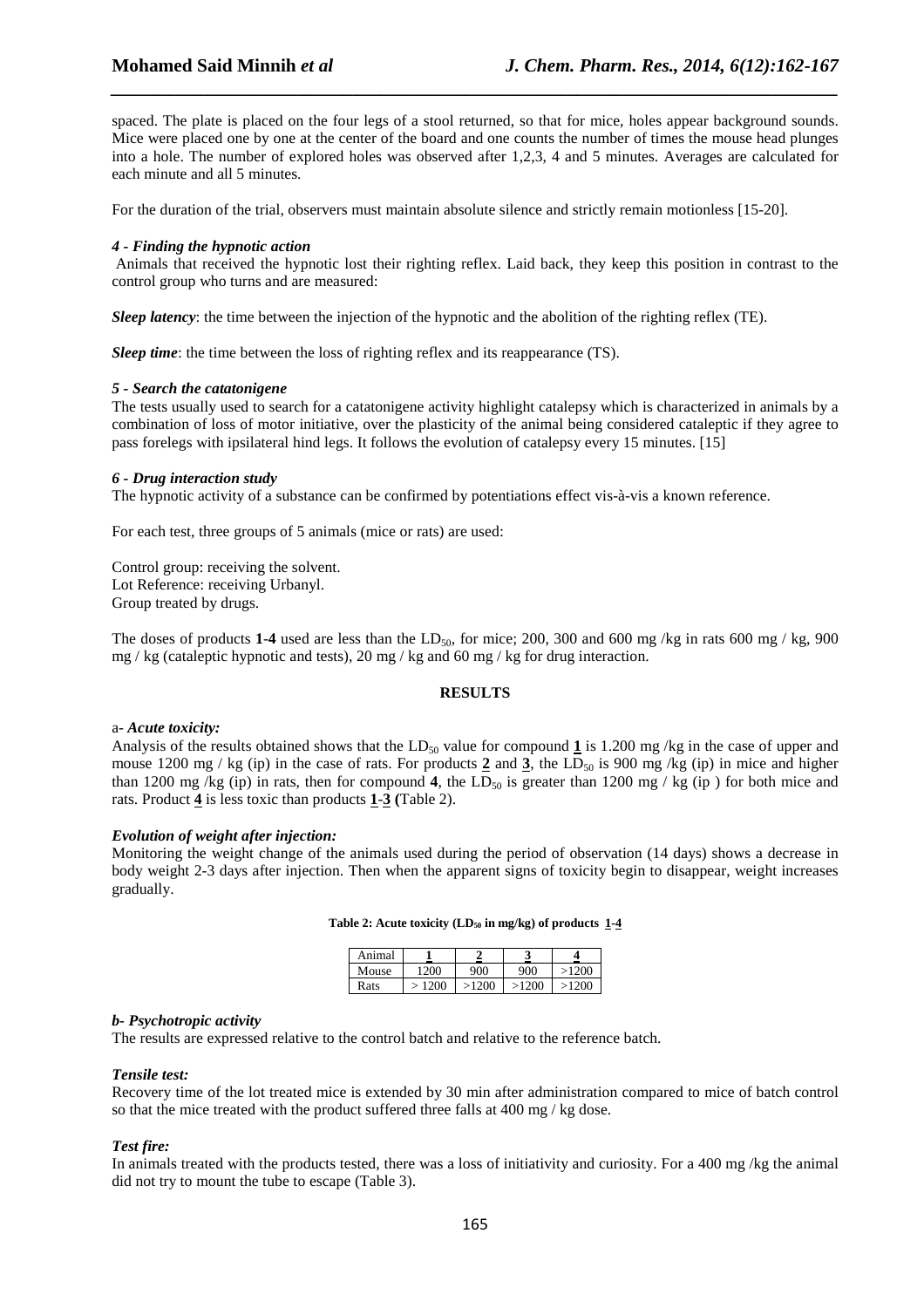### *Test hole board:*

The products tested reduced the cumulative number of explored holes (related curiosity) and the number of distances traveled between holes (related to motor activity).

*\_\_\_\_\_\_\_\_\_\_\_\_\_\_\_\_\_\_\_\_\_\_\_\_\_\_\_\_\_\_\_\_\_\_\_\_\_\_\_\_\_\_\_\_\_\_\_\_\_\_\_\_\_\_\_\_\_\_\_\_\_\_\_\_\_\_\_\_\_\_\_\_\_\_\_\_\_\_*

### *Hypnotic effect:*

The tested products have no hypnotic effect in rats.

#### *Cataleptic power:*

There was no catalepsy in rats treated with the three products tested.

#### *Drug interactions:*

Products **2**, **3** and **4** extend the hypnotic effect of Tranxene while product **1** gives an agitation which prevents animals to have a sound sleep (Table 4).

|          |                                 | witness          | reference        |                                      |                   |                   |                   |                   | 3                 |                   |                   |
|----------|---------------------------------|------------------|------------------|--------------------------------------|-------------------|-------------------|-------------------|-------------------|-------------------|-------------------|-------------------|
|          |                                 |                  | 80<br>mg/kg      | 300                                  | 600               | 300               | 600               | 300               | 600               | 300               | 600               |
|          | Number of falls                 | $\Omega$         | $N=5$<br>5       | $\Omega$                             | $\mathbf{0}$      | $\overline{0}$    | $\overline{0}$    | 2                 | 3                 | $\Omega$          | 3                 |
| traction | Tm1 falls in second             | $\theta$         | $N=5$<br>$(4+1)$ | $\overline{0}$                       | $\mathbf{0}$      | $\overline{0}$    | $\mathbf{0}$      | $N=2$<br>$(6+1)$  | $N=3$<br>$(3+1)$  | $\overline{0}$    | 45                |
| Chimneye | Tm <sub>2</sub> recoveries      | $N=5$<br>$(5+1)$ | $\mathbf{0}$     | $N=5$<br>$(3+1)$                     | $N=5$<br>$(7+1)$  | $N=5$<br>$(5+1)$  | $N=5$<br>$(6+1)$  | $N=3$<br>$(10+1)$ | $N=2$<br>$(11+1)$ | $N=2$<br>$(16+2)$ | $N=5$<br>$(30+4)$ |
|          | Positive response               | 5                | $\mathbf{0}$     | $\overline{c}$                       | $\mathbf{0}$      | $\overline{0}$    | $\theta$          | $\overline{0}$    | $\mathbf{0}$      | $\Omega$          | $\overline{0}$    |
| Holes    | Tm to raise the tube            | $N=5$<br>$(7+1)$ | $N=5$<br>T>2min  | $N=2$<br>$26+1$<br>$n=3$<br>t > 2min | $N=5$<br>t > 2min | $N=5$<br>t > 2min | $N=5$<br>t > 2min | $N=5$<br>t > 2min | $N=5$<br>t > 2min | $N=5$<br>t > 2min | $N=5$<br>t > 2min |
| Fishing  | Holes explored in 5min<br>cours | $N=5$<br>$(7+0)$ | $N=5$<br>$(1+0)$ | $N=5$<br>$(2+1)$                     | $N=5$<br>$(1+0)$  | $N=5$<br>$(1+0)$  | $N=5$<br>$(1+0)$  | $N=5$<br>$(1+0)$  | $N=5$<br>$(1+0)$  | $N=5$<br>$(2+2)$  | $N=5$<br>$(1+0)$  |

| Table 3: Sedative effects of products 1-4, tm1: average decay time, tm2 average recovery time |  |  |
|-----------------------------------------------------------------------------------------------|--|--|
|                                                                                               |  |  |

#### **Table 4: Drug Interaction of product 2 (TE: average asleep time; TS average sleep time)**

|                   |     | $80 \text{ mg/kg of}$ | 80 mg/kg de Tranxene + 40 mg/kg | $80 \text{ mg/kg}$ de Tranxene + 60 mg/kg |
|-------------------|-----|-----------------------|---------------------------------|-------------------------------------------|
|                   |     | ranxene               | of Urbanyl                      | of product 2                              |
|                   |     | Witness               | Reference                       | Product 2                                 |
| <b>Medication</b> | T.E | $(20+2)$              | $(18+2)$                        | $(15+2)$                                  |
| interaction       | T.S | $(20+3)$              | There agitations during sleep.  | $(40+5)$                                  |

#### **DISCUSSION**

All the results suggest that benzodiazepin-2-ones tested were not toxic and exert a sedative effect on the central nervous system. Compared to URBANYL, the products tested have less sedative effects. The benzyl group attached to the carbon (C3) in position 3 of the benzodiazepine ring (**4**) decreases the toxicity and sedative exerts a greater activity on the central nervous system. These results are similar to those observed by Zellou et al [21-22] and Keita et al [23] in the evaluation of the toxicity and psychoactive derivatives of 1,5 benzodiazepines synthesized in our laboratory.

#### **CONCLUSION**

We have studied the psychotropic activity of 4-acetonylidene-1,5 benzodiazepine -2 -one and its alkylated derivatives. The results indicate that the products tested were not toxic at therapeutic doses and exert a sedative effect on the central nervous system through a battery of behavioral tests used in psychopharmacology. When compared to the reference product, compound **4** has a greater sedative effect than the other products tested. We have also shown that the dialkylated products show a greater activity than monoalkylated products.

#### **Acknowledgements**

This study was supported by the Service of Cooperation and Cultural Action, SCAC of the France embassy in Nouakchott.